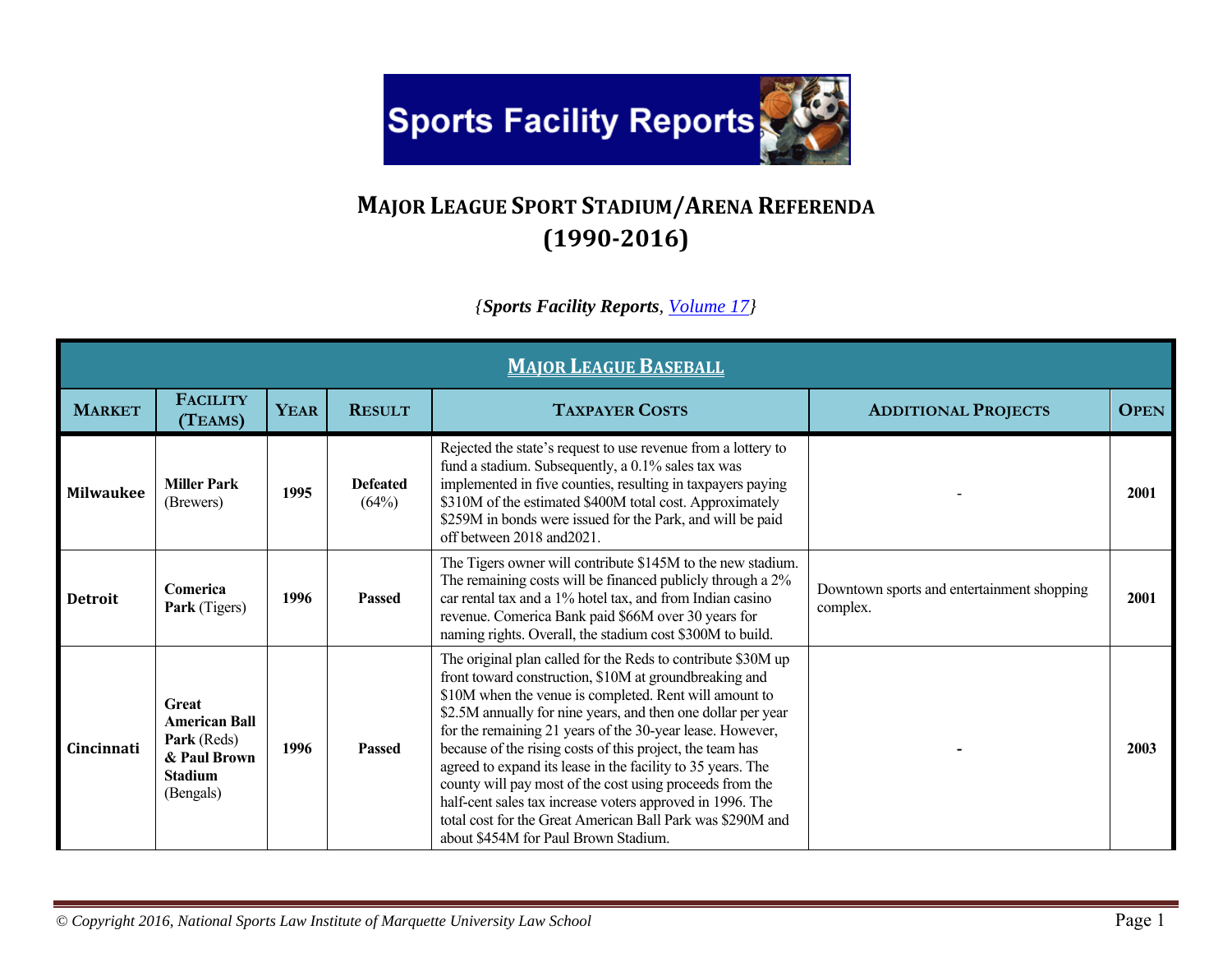| Houston               | <b>Enron Field</b><br>(Astros; now<br>Minute Maid<br>Park)              | 1996 | <b>Passed</b>                                                           | Financed through a team payment valued at \$52M; Private<br>investors will contribute \$33M; and a \$180M from the public<br>stemming from a 2% hotel tax and 5% rental car tax. The<br>park came under budget with only \$248.2M of the \$250M<br>public financing being allotted for the project.                                                                                                                                                                                                                                                                                                                                                                                                                                                        |                                                                                                                                                                                                                                                                                                            | 2000 |
|-----------------------|-------------------------------------------------------------------------|------|-------------------------------------------------------------------------|------------------------------------------------------------------------------------------------------------------------------------------------------------------------------------------------------------------------------------------------------------------------------------------------------------------------------------------------------------------------------------------------------------------------------------------------------------------------------------------------------------------------------------------------------------------------------------------------------------------------------------------------------------------------------------------------------------------------------------------------------------|------------------------------------------------------------------------------------------------------------------------------------------------------------------------------------------------------------------------------------------------------------------------------------------------------------|------|
| San<br>Francisco      | <b>Pacific Bell</b><br>Park (Giants)                                    | 1996 | <b>Passed</b>                                                           | The financing plan includes \$121M from naming rights (24-<br>years/\$50M with Pacific Telesis) and other sponsorships,<br>concession rights and the selling of charter seats; a \$170M<br>loan secured by the Giants; and a \$15M tax increment<br>financing by the City's Redevelopment Agency.                                                                                                                                                                                                                                                                                                                                                                                                                                                          |                                                                                                                                                                                                                                                                                                            | 2000 |
| Pittsburgh            | <b>PNC Park</b><br>(Pirates) $\&$<br><b>Heinz Stadium</b><br>(Steelers) | 1997 | Defeated;<br><b>PNC</b><br>approved in<br>1998 by<br><b>Board</b> (6-1) | Voters in all participating 11 counties overwhelmingly<br>defeated the referendum. City, local and state officials<br>persisted to develop a variety of public funding sources,<br>including a hotel tax increase to help fund \$772.2M of the<br>estimated \$943M project. Even though the referendum did<br>not go to a ballot, the new proposal called Plan B, was<br>approved in 1998. PNC and Heinz stadiums, along with<br>renovating a convention center, cost the public \$809M. The<br>specific breakdown for the stadiums are: \$228M for PNC,<br>and \$233 for Heinz. There was a 7% hotel tax increase. The<br>Steelers privately funded \$76.5M, and the Pirates funded<br>\$40M (\$8.5M upfront and the rest paid over a period of<br>time). | Triple the size of the convention center,<br>infrastructure improvements on the North<br>Shore. Along with the two new stadiums, part<br>of the money allocated was used to triple the<br>size of the David L. Lawrence Convention<br>Center. This expansion of the center cost<br>\$267M in public funds. | 2001 |
| San Diego             | <b>PetCo Park</b><br>(Padres)                                           | 1998 | <b>Passed</b><br>$(59.6\%)$                                             | \$275M in city bonds generated by an increased hotel tax.<br>The name on the ballot was Proposition C. On the ballot, it<br>guaranteed the Padres would pay \$115M.                                                                                                                                                                                                                                                                                                                                                                                                                                                                                                                                                                                        | \$300M allocated for retail/hotel/ballpark<br>complex, revitalization of 26 square blocks.                                                                                                                                                                                                                 | 2003 |
| <b>St. Paul</b>       | Proposed<br><b>Stadium</b><br>(Twins)                                   | 1999 | <b>Defeated</b><br>(58%)                                                | 0.5% increase in city's sales tax would have paid one-third of<br>the cost of a proposed \$325M stadium.                                                                                                                                                                                                                                                                                                                                                                                                                                                                                                                                                                                                                                                   |                                                                                                                                                                                                                                                                                                            |      |
| <b>Kansas</b><br>City | <b>Kauffman</b><br><b>Stadium</b><br>(Royals)                           | 2006 | Passed $(53%)$                                                          | Voters agreed to a 3/8 cent increase in sales tax that would<br>raise \$425M to help fund \$575M in stadium renovations for<br>Truman Sports Complex. The complex includes Arrowhead<br>Stadium and Kauffman Stadium. The Chiefs and the Royals<br>also contributed \$100M to the project (\$25M from the<br>Royals and \$75M from Chiefs). \$256M was used for<br>renovations to Kauffman Stadium. State will have \$50M<br>available in tax credits for the project.                                                                                                                                                                                                                                                                                     | Construction of the Royals Hall of Fame<br>beyond the left field wall. Construction of the<br>Pepsi Party Porch behind right- center field.                                                                                                                                                                |      |
| <b>Kansas</b><br>City | <b>Kauffman</b><br><b>Stadium</b><br>(Royals)                           | 2006 | <b>Defeated</b><br>(52%)                                                | In a separate referendum, voters in Kansas City voted against<br>a use tax to raise \$200M to add a rolling roof that could<br>cover either stadium or the space between the stadiums.                                                                                                                                                                                                                                                                                                                                                                                                                                                                                                                                                                     |                                                                                                                                                                                                                                                                                                            |      |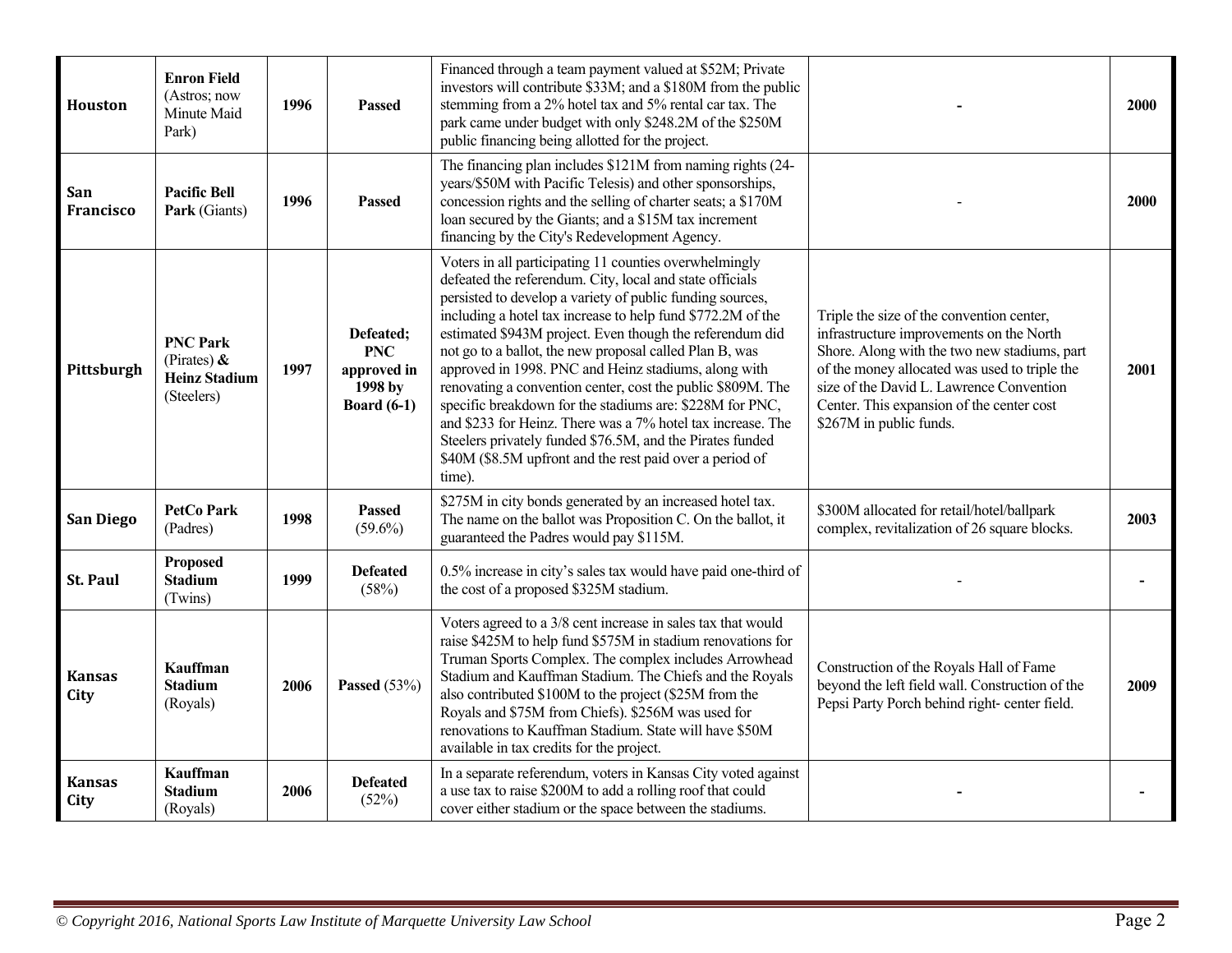| <b>Mesa</b> | <b>Sloan Park</b><br>part of Cactus<br>League<br><b>Stadium</b><br>(Chicago Cubs) | 2010 | <b>Passed</b><br>$(63.7\%)$ | Mesa Bed Tax Increase measure increased the local hotel<br>taxes from 3% to 5% to fund a new \$84M Cactus League<br>stadium for the Chicago Cubs. The measure will also allow<br>the use of additional money from the city's enterprise fund. | Mesa will spend an additional \$15M on utilities<br>and parking; the adjacent land is designated for<br>a retail and entertainment complex. | 2014 |
|-------------|-----------------------------------------------------------------------------------|------|-----------------------------|-----------------------------------------------------------------------------------------------------------------------------------------------------------------------------------------------------------------------------------------------|---------------------------------------------------------------------------------------------------------------------------------------------|------|
| Houston     | <b>AstroDome</b><br>(Astros)                                                      | 2013 | <b>Defeated</b><br>(53%)    | Voters declined to adopt a proposal to use \$217M in bonds<br>to turn the AstroDome into an event and expo center. The<br>facility will likely be demolished, but there have been efforts<br>to re-use the facility in some way.              |                                                                                                                                             |      |

|                       | <b>MAJOR LEAGUE SOCCER</b>                                           |             |                             |                                                                                                                                                                                                                                                                                                                                                                                                                                                   |                                                                                                                                           |             |  |  |  |  |
|-----------------------|----------------------------------------------------------------------|-------------|-----------------------------|---------------------------------------------------------------------------------------------------------------------------------------------------------------------------------------------------------------------------------------------------------------------------------------------------------------------------------------------------------------------------------------------------------------------------------------------------|-------------------------------------------------------------------------------------------------------------------------------------------|-------------|--|--|--|--|
| <b>MARKET</b>         | <b>FACILITY</b><br>(TEAMS)                                           | <b>YEAR</b> | <b>RESULT</b>               | <b>TAXPAYER COSTS</b>                                                                                                                                                                                                                                                                                                                                                                                                                             | <b>ADDITIONAL PROJECTS</b>                                                                                                                | <b>OPEN</b> |  |  |  |  |
| <b>Denver</b>         | <b>Dick's Sporting</b><br><b>Goods Park</b><br>(Colorado)<br>Rapids) | 2004        | <b>Passed</b><br>$(67.5\%)$ | Voters approved the creation of \$64M through sales tax revenue and<br>Promissory Interest Tax revenue bonds. The \$64M was used for<br>infrastructure improvements around Dick's Sporting Goods Park. The park<br>cost \$131M to construct.                                                                                                                                                                                                      | 200-acres of mixed-use retail and<br>commercial development. Youth<br>soccer fields complex. There are<br>24 fields total in the complex. | 2007        |  |  |  |  |
| <b>Kansas</b><br>City | <b>Arrowhead</b><br><b>Stadium</b><br>(Wizards now)<br>Sporting KC)  | 2006        | <b>Passed</b><br>(53%)      | Voters agreed to a 3/8 cent increase in sales tax to help fund \$575M in<br>stadium renovations for Truman Sports Complex. The complex includes<br>Arrowhead stadium and Kauffman Stadium. The Chiefs and the Royals also<br>contributed \$100M to the project. \$375M will be used for renovations to<br>Arrowhead stadium. \$256M will be used to renovate Kauffman Stadium.<br>State will have \$50M available in tax credits for the project. |                                                                                                                                           | 2010        |  |  |  |  |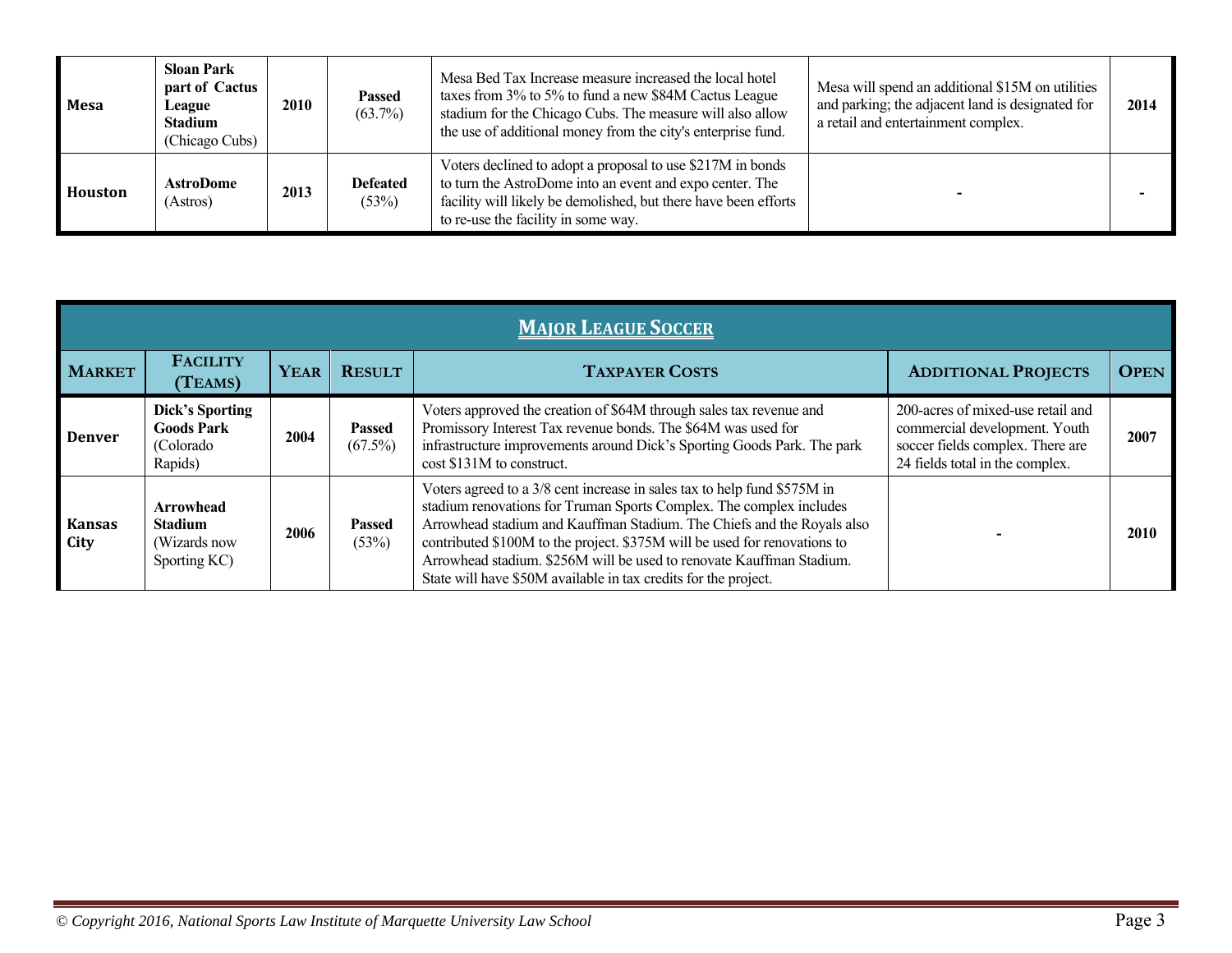| <b>NATIONAL BASKETBALL ASSOCIATION</b> |                                                                    |             |                             |                                                                                                                                                                                                                                                                 |                                                                                               |             |  |  |  |  |
|----------------------------------------|--------------------------------------------------------------------|-------------|-----------------------------|-----------------------------------------------------------------------------------------------------------------------------------------------------------------------------------------------------------------------------------------------------------------|-----------------------------------------------------------------------------------------------|-------------|--|--|--|--|
| <b>MARKET</b>                          | <b>FACILITY</b><br>(TEAMS)                                         | <b>YEAR</b> | <b>RESULT</b>               | <b>TAXPAYER COSTS</b>                                                                                                                                                                                                                                           | <b>ADDITIONAL PROJECTS</b>                                                                    | <b>OPEN</b> |  |  |  |  |
| Miami                                  | <b>American Airlines</b><br>Arena (Heat)                           | 1996        | <b>Passed</b>               | The public will provide \$141.2M that will come from hotel and<br>transportation taxes. American Airlines will pay approximately \$42M<br>over 20 years beginning in 1999 for the naming rights. The venue total<br>is \$213M and sits on \$38M of county land. |                                                                                               | 1999        |  |  |  |  |
| <b>Dallas</b>                          | <b>American Airlines</b><br><b>Center</b> (Mavericks<br>$&$ Stars) | 1998        | <b>Passed</b>               | \$125M package, which passed by only 1,600 votes, funded by new 5%<br>car rental and 2% hotel taxes.                                                                                                                                                            | \$236M annually for municipal<br>works; \$1.2M in new business tax<br>revenue.                | 2001        |  |  |  |  |
| San<br>Antonio                         | <b>SBC</b> Arena (Spurs)                                           | 1999        | <b>Passed</b><br>$(60\%)$   | \$146.5M portion will come from a county tax increase, a hotel tax<br>increase from 15% to 16.75%, and a car-rental tax increase from 10% to<br>15%.                                                                                                            | Arena to be shared with the Shock<br>Show and Rodeo, which attracts<br>1M visitors annually.  | 2002        |  |  |  |  |
| <b>Houston</b>                         | <b>Proposed Stadium</b><br>(Rockets & WNBA<br>Comets)              | 1999        | <b>Defeated</b><br>(54%)    | Rejected a proposal that would have raised \$80M in public funds<br>through hotel and car rental taxes.                                                                                                                                                         |                                                                                               |             |  |  |  |  |
| <b>Houston</b>                         | <b>Toyota Center</b><br>(Rockets & WNBA<br>Comets)                 | 2000        | <b>Passed</b><br>(61%)      | Voters approved an almost identical plan they had rejected one year<br>earlier. Nearly all the \$125M - \$175M public contribution will come<br>from existing hotel and car rental tax.                                                                         |                                                                                               | 2003        |  |  |  |  |
| <b>Charlotte</b>                       | <b>Proposed Stadium</b><br>(Hornets)                               | 2001        | <b>Defeated</b><br>(57%)    | In 2001, voters defeated a non-binding referendum that would have<br>paid \$215M for a new stadium for the then Charlotte Hornets.                                                                                                                              |                                                                                               |             |  |  |  |  |
| <b>Oklahoma</b><br>City                | <b>Ford Center</b><br>(Thunder)                                    | 2008        | <b>Passed</b><br>$(61.9\%)$ | In 2008, voters approved a 1-cent sales tax increase for a 15-month time<br>period. The sales tax increase will be used to pay for \$100M in<br>improvements at the Ford Center.                                                                                | The tax revenue will also be used<br>to finance a \$20M practice facility<br>for the Thunder. | 2012        |  |  |  |  |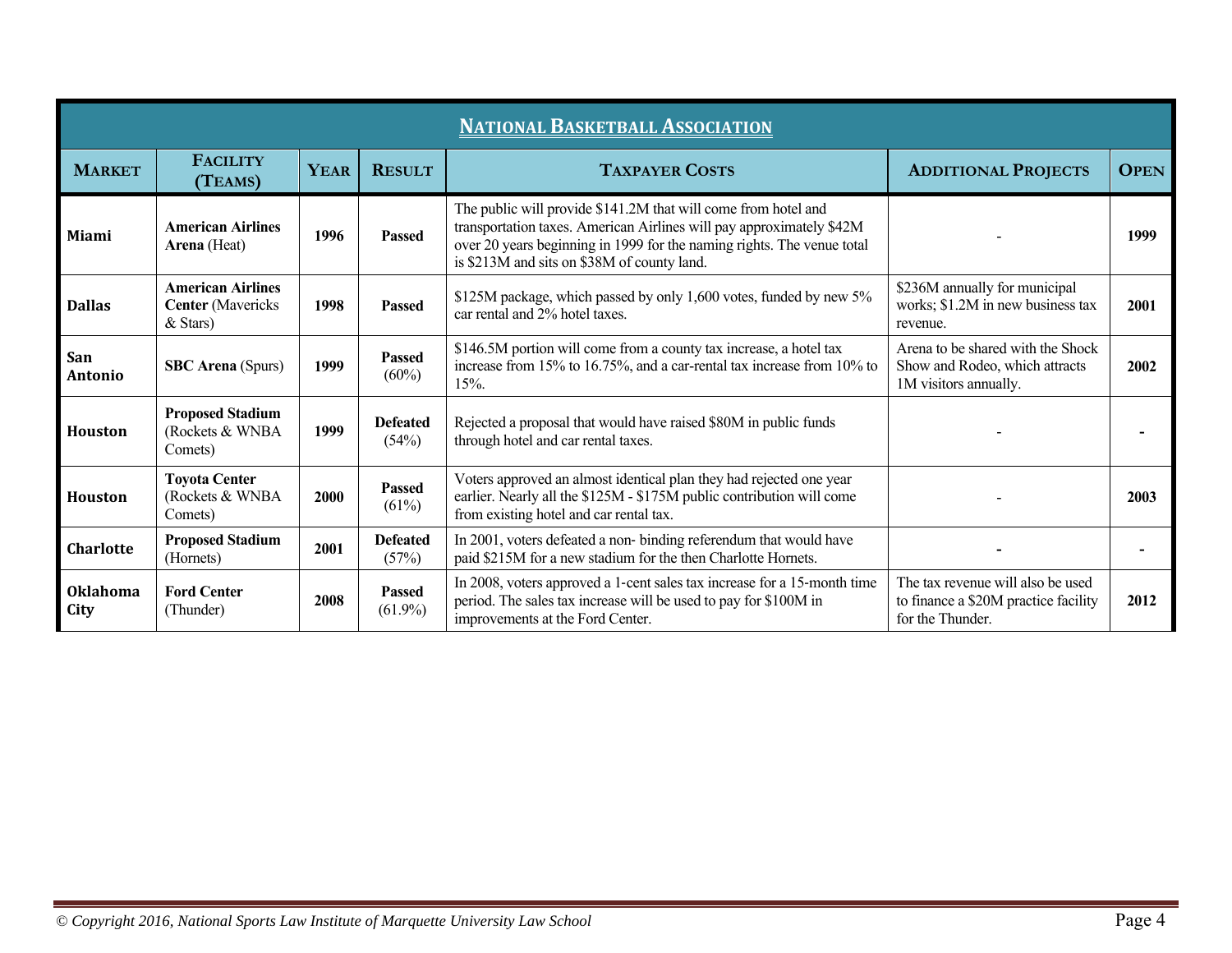|                  | <b>NATIONAL FOOTBALL LEAGUE</b>                                                       |             |                             |                                                                                                                                                                                                                                                                                                                                                                                                                                                                                                                                                                                                                                                                                                                                                                        |                                                   |             |  |  |  |  |
|------------------|---------------------------------------------------------------------------------------|-------------|-----------------------------|------------------------------------------------------------------------------------------------------------------------------------------------------------------------------------------------------------------------------------------------------------------------------------------------------------------------------------------------------------------------------------------------------------------------------------------------------------------------------------------------------------------------------------------------------------------------------------------------------------------------------------------------------------------------------------------------------------------------------------------------------------------------|---------------------------------------------------|-------------|--|--|--|--|
| <b>MARKET</b>    | <b>FACILITY</b><br>(TEAMS)                                                            | <b>YEAR</b> | <b>RESULT</b>               | <b>TAXPAYER COSTS</b>                                                                                                                                                                                                                                                                                                                                                                                                                                                                                                                                                                                                                                                                                                                                                  | <b>ADDITIONAL PROJECTS</b>                        | <b>OPEN</b> |  |  |  |  |
| Cleveland        | <b>FirstEnergy Stadium</b><br>(Browns)                                                | 1995        | Passed                      | The Browns contributed \$54M and \$25M from seat<br>licenses. The remainder is publicly financed, and the total<br>cost was \$283M.                                                                                                                                                                                                                                                                                                                                                                                                                                                                                                                                                                                                                                    |                                                   | 1999        |  |  |  |  |
| <b>Detroit</b>   | <b>Ford Field</b><br>(Lions)                                                          | 1996        | <b>Passed</b> (68%)         | A total of \$240M in bonds was approved for two stadiums<br>and ancillary projects. Total cost was \$500M.                                                                                                                                                                                                                                                                                                                                                                                                                                                                                                                                                                                                                                                             | Downtown sports-entertainment<br>shopping complex | 2002        |  |  |  |  |
| Cincinnati       | <b>Great American Ball</b><br>Park (Reds) & Paul<br><b>Brown Stadium</b><br>(Bengals) | 1996        | Passed                      | The original plan called for the Reds to contribute \$30M<br>up-front toward construction, \$10M at groundbreaking and<br>\$10M when the venue is completed. Rent will amount to<br>\$2.5M annually for 9 years, and then one dollar per year<br>for the remaining 21 years of the 30-year lease. However,<br>because of the rising costs of this project the team has<br>agreed to expand its lease in the facility to 35 years. The<br>county will pay most of the cost using proceeds from the<br>half-cent sales tax increase voters approved in 1996. The<br>total cost for the Great American Ball Park was \$290M<br>and about \$454M for Paul Brown Stadium. The public<br>cost for Paul Brown was close to \$555M, much of which<br>was due to cost overruns. |                                                   | 2000        |  |  |  |  |
| <b>Nashville</b> | <b>Adelphia Stadium</b><br>(Titans; now Nissan<br>Stadium)                            | 1996        | <b>Passed</b><br>$(58.8\%)$ | The City of Nashville will finance \$150M from excess<br>hotel/motel taxes and surplus funds. The State will provide<br>\$56M in bonds that will be repaid through sales tax<br>generated by the facility. Another \$12M comes from<br>infrastructure improvements and \$2M in the form of land<br>donations. Adelphia Communications Corp. paid \$30M<br>over 15 years for the naming rights. Total cost of<br>construction was \$290M.                                                                                                                                                                                                                                                                                                                               |                                                   | 1999        |  |  |  |  |
| <b>Tampa</b>     | <b>Raymond James</b><br><b>Stadium</b> (Buccaneers)                                   | 1996        | Passed $(53%)$              | Publicly financed through a one-half percent sales tax<br>known as the Community Investment Tax. Raymond<br>James Financial paid \$35M over 13 years for the naming<br>rights beginning in 1998.                                                                                                                                                                                                                                                                                                                                                                                                                                                                                                                                                                       |                                                   | 1998        |  |  |  |  |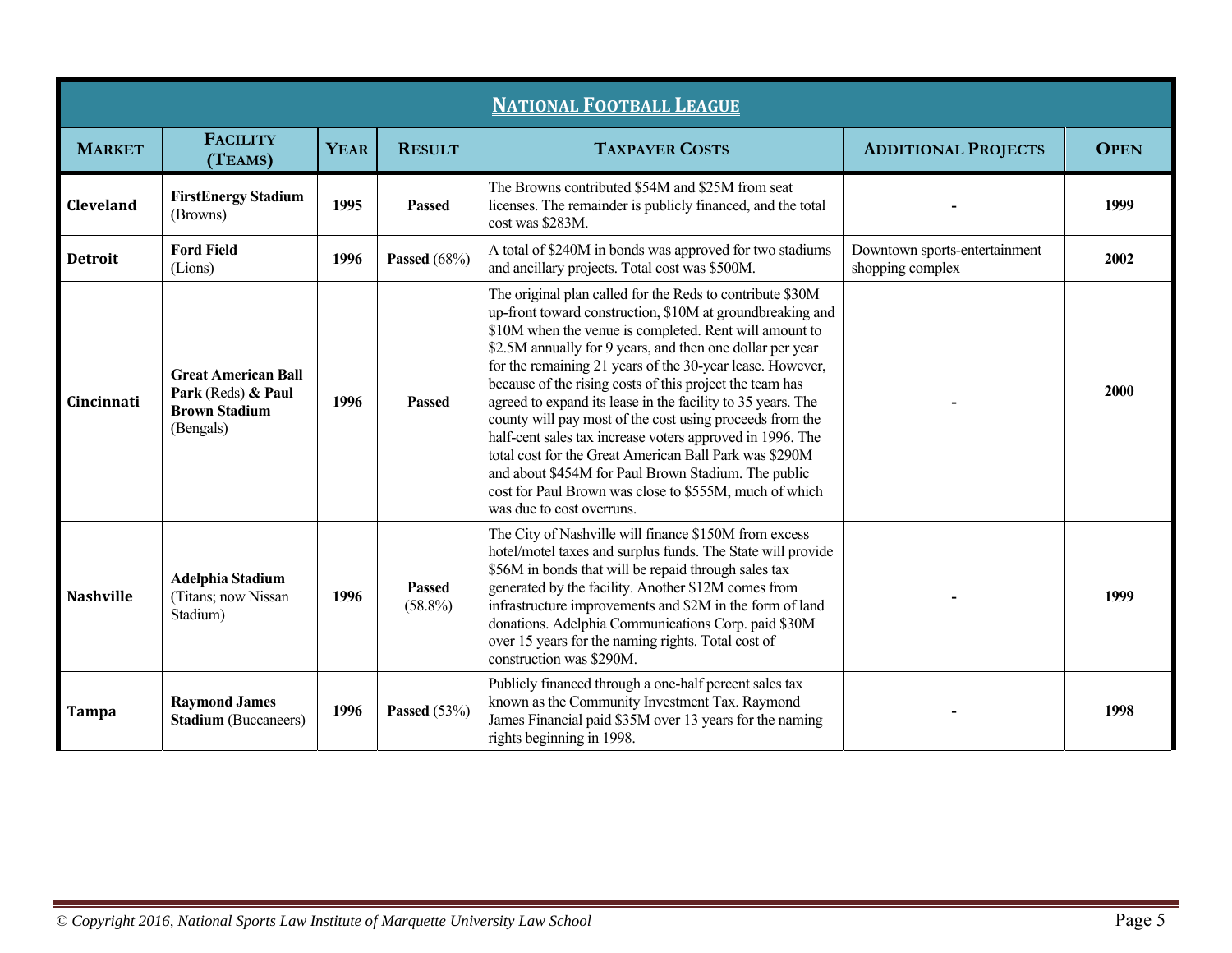| Pittsburgh              | <b>PNC Park (Pirates) &amp;</b><br><b>Heinz Field (Steelers)</b>                                                                | 1997 | Defeated;<br><b>PNC</b><br>approved in<br>1998 by<br><b>Board</b> (6-1) | Voters in all participating 11 counties overwhelmingly<br>defeated the referendum that would have been 0.5% sales<br>tax increase. City, local and state officials persisted to<br>develop a variety of public funding sources, including a<br>hotel tax increase to help fund \$772.2M of the estimated<br>\$943M project. Even though the referendum did not go to<br>a ballot, the new proposal called Plan B, was approved in<br>1998. PNC and Heinz stadiums, along with renovating a<br>convention center, cost the public \$809 M. The specific<br>breakdown for the stadiums are: \$228M for PNC, and<br>\$233M for Heinz. There was a 7% hotel tax increase. The<br>Steelers privately funded \$76.5M, and the Pirates funded<br>\$40M (\$8.5M upfront and the rest paid over a period of<br>time). | Along with the two new stadiums,<br>part of the money allocated was<br>used to triple the size of the David<br>L. Lawrence Convention Center.<br>This expansion of the center cost<br>\$267M in public funds. | 2001 for both<br>stadiums                                                 |
|-------------------------|---------------------------------------------------------------------------------------------------------------------------------|------|-------------------------------------------------------------------------|--------------------------------------------------------------------------------------------------------------------------------------------------------------------------------------------------------------------------------------------------------------------------------------------------------------------------------------------------------------------------------------------------------------------------------------------------------------------------------------------------------------------------------------------------------------------------------------------------------------------------------------------------------------------------------------------------------------------------------------------------------------------------------------------------------------|---------------------------------------------------------------------------------------------------------------------------------------------------------------------------------------------------------------|---------------------------------------------------------------------------|
| San<br><b>Francisco</b> | <b>Proposed Stadium</b><br>(49ers)                                                                                              | 1997 | <b>Passed</b><br>$(50.1\%)$                                             | Two referendums authorized the city to enter into a lease<br>of park lands at Candlestick Point, and to change various<br>zoning and land uses so that a new stadium and<br>entertainment complex could be built there. Public<br>contribution capped at \$100M bond.                                                                                                                                                                                                                                                                                                                                                                                                                                                                                                                                        | Entertainment complex including<br>movie theaters, and 49ers Hall of<br>Fame.                                                                                                                                 | 2006 the plan<br>was cancelled<br>and in 2008<br>the bond was<br>repealed |
| <b>Seattle</b>          | <b>CenturyLink Field</b><br>(Seahawks & UW)                                                                                     | 1997 | Passed $(51%)$                                                          | \$15M from raising the hotel tax; six new lottery games<br>will raise \$127M; \$101M from rebated county sales tax.                                                                                                                                                                                                                                                                                                                                                                                                                                                                                                                                                                                                                                                                                          | \$45M indoor exhibition center;<br>\$27M parking structure; \$10M for<br>statewide athletic fields; State<br>Permanent Common School Fund<br>will receive 20% of the exhibition<br>center's profits.          | 2002                                                                      |
| <b>Denver</b>           | <b>Invesco Field at Mile</b><br>High (Broncos & MLS<br>Rapids; now called the<br><b>Sports Authority Field</b><br>at Mile High) | 1998 | Passed $(57%)$                                                          | \$289M raised by extending a 0.1% sales tax that was<br>previously used to finance Coors Field. The overall cost<br>was \$400.7M.                                                                                                                                                                                                                                                                                                                                                                                                                                                                                                                                                                                                                                                                            | The referendum allows the<br>stadium district to spend an<br>additional \$75M for other<br>projects, which would also come<br>from the tax increase.                                                          | 2001                                                                      |
| <b>Green Bay</b>        | <b>Lambeau Field</b><br><b>Renovations (Packers)</b>                                                                            | 2000 | Passed $(53%)$                                                          | Brown County taxpayers will pay principal and interest on<br>\$160M in bonds or a loan via a 0.5% county sales and use<br>tax. A second matter was rejected by voters that would<br>have allowed the county to use excess revenues from this<br>tax to provide property tax relief. The Professional<br>Football Stadium District issued \$174M in bonds and as of<br>2015 the tax raised \$300.3M.                                                                                                                                                                                                                                                                                                                                                                                                          |                                                                                                                                                                                                               | 2003                                                                      |
| <b>Phoenix</b>          | <b>University of Phoenix</b><br><b>Stadium</b> (Cardinals)                                                                      | 2000 | Passed $(51%)$                                                          | \$1.8 billion plan funded by increased hotel and car rental<br>taxes. The overall cost was \$455M and the Arizona Sports<br>& Tourism Authority provided \$300.4M for the<br>construction.                                                                                                                                                                                                                                                                                                                                                                                                                                                                                                                                                                                                                   | \$200M to renovate Cactus League<br>facilities; immediate doubling of<br>Arizona tourism budget,<br>improvements in statewide youth<br>sports facilities.                                                     | 2006                                                                      |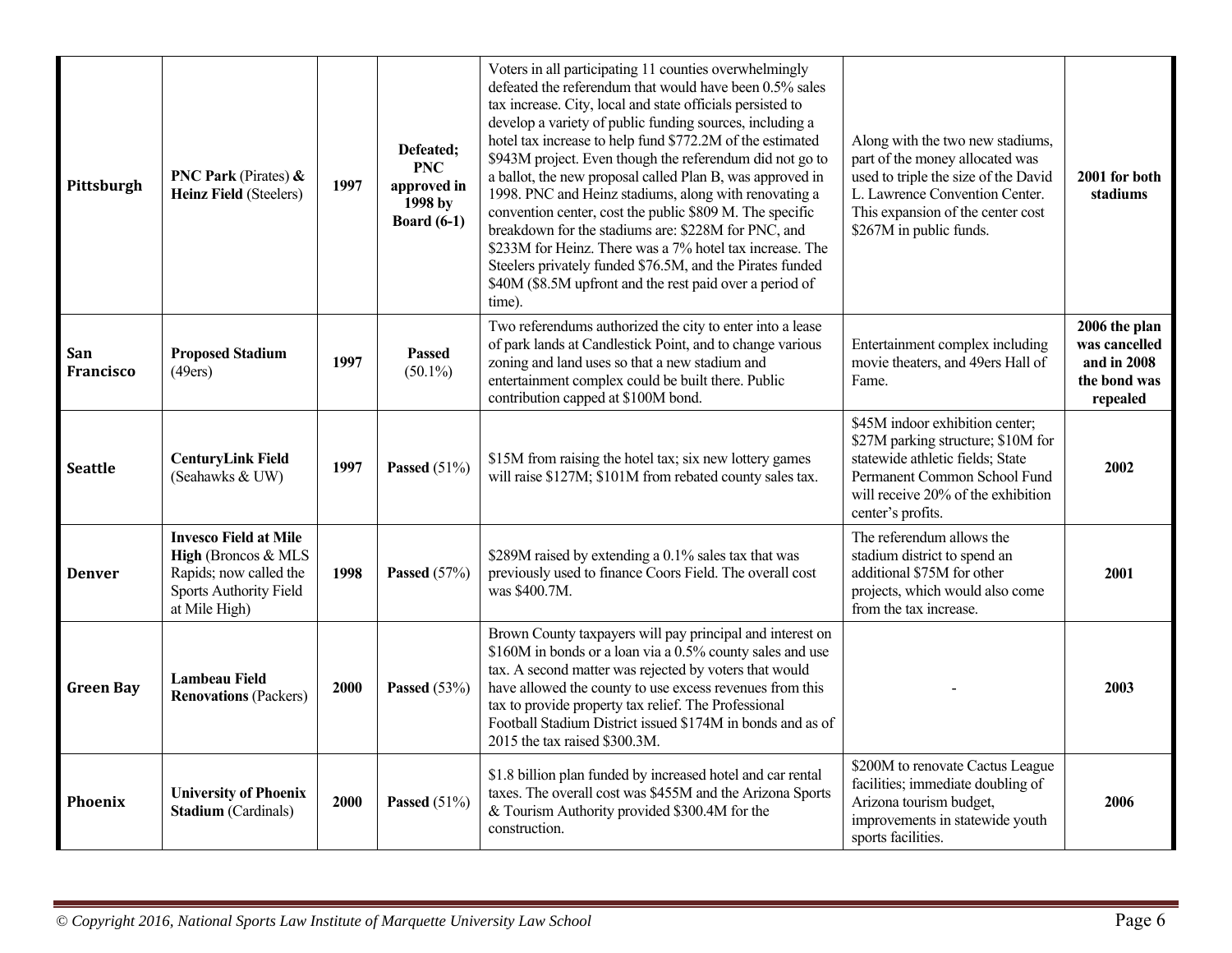| <b>Dallas</b>                          | <b>AT&amp;T Stadium</b><br>(Cowboys)  | 2004 | Passed $(55%)$                                     | In April of 2004, residents of Arlington Texas approved a<br>0.5% sales tax increase, 2% hotel-motel tax increase, and a<br>5% rental car tax increase to provide \$325M in funds to go<br>towards the \$1.3B stadium.                                                                                                                                                                                                                                                                                                                                                                                                                                                                                                                                                                                                                                                                                                                                                                                                                                                                                                                                               |                                                                                                                    | 2009 |
|----------------------------------------|---------------------------------------|------|----------------------------------------------------|----------------------------------------------------------------------------------------------------------------------------------------------------------------------------------------------------------------------------------------------------------------------------------------------------------------------------------------------------------------------------------------------------------------------------------------------------------------------------------------------------------------------------------------------------------------------------------------------------------------------------------------------------------------------------------------------------------------------------------------------------------------------------------------------------------------------------------------------------------------------------------------------------------------------------------------------------------------------------------------------------------------------------------------------------------------------------------------------------------------------------------------------------------------------|--------------------------------------------------------------------------------------------------------------------|------|
| <b>Kansas City</b>                     | <b>Arrowhead Stadium</b><br>(Chiefs)  | 2006 | Passed $(53%)$                                     | Voters agreed to a 3/8 cent sales tax increase to help fund<br>\$525M in stadium renovations for Truman Sports<br>Complex. The complex includes Arrowhead stadium and<br>Kauffman Stadium. The Chiefs and the Royals also<br>contributed \$100M to the Project. \$375M was used for<br>renovations to Arrowhead stadium.                                                                                                                                                                                                                                                                                                                                                                                                                                                                                                                                                                                                                                                                                                                                                                                                                                             | The Chiefs also built a \$30M<br>office complex adjacent to their<br>practice facility in Truman Sports<br>Complex | 2010 |
| <b>Kansas City</b>                     | <b>Arrowhead Stadium</b><br>(Chiefs)  | 2006 | <b>Defeated</b><br>(52%)                           | In a separate referendum voters in Kansas City voted<br>against a use tax to raise \$170M to add a rolling roof that<br>could cover either stadium or the space between the<br>stadiums.                                                                                                                                                                                                                                                                                                                                                                                                                                                                                                                                                                                                                                                                                                                                                                                                                                                                                                                                                                             |                                                                                                                    |      |
| Santa<br>Clara/San<br><b>Francisco</b> | Levi's Stadium<br>(49ers)             | 2010 | <b>Passed</b><br>$(58.2\%)$                        | In June 2010, voters in Santa Clara approved \$440M in<br>subsidies that would go toward construction of a new<br>\$937M stadium for the 49ers. Early proposals said \$113M<br>would be in the form of direct tax subsidies and the<br>remaining \$330M is covered by subsidies that are to be<br>paid back from stadium revenues. The measure stipulated<br>that construction costs covered by the Redevelopment<br>Agency funds be capped, and no money could be used<br>from the City's General or Enterprise funds or from new<br>residential taxes. The details of the related stadium<br>included that the redevelopment agency to provide \$42M<br>directly to the project, with another \$17M chargeable for<br>infrastructure. \$35M was to come from a new hotel tax to<br>be passed by the city council and another \$20M from<br>Silicon Valley Power. The remaining amount would be<br>covered by issuance of repayable bonds by the NFL and<br>by the 49ers. The total project cost was \$1.3B: \$330M in<br>construction bonds, \$200M loaned from the NFL, and City<br>and team loaned \$850M from Goldman Sachs, U.S. Bank,<br>and Bank of America. |                                                                                                                    | 2014 |
| Miami                                  | <b>Sun Life Stadium</b><br>(Dolphins) | 2013 | <b>Vote Failed</b><br>but did not<br>count $(57%)$ | Owner Stephen Ross hoped to have a plan for renovations<br>in place prior to the NFL awarding Super Bowl 50 and LI,<br>the measure would have authorized the Miami-Dade<br>County to increase the local hotel tax from 6% to 7%,<br>allowing for \$7.5M a year to be put into improving and<br>modernizing the Sun Life Stadium. This referendum<br>required approval of a bill in the state legislature; however,<br>state lawmakers failed to vote on the bill, making the<br>election irrelevant.                                                                                                                                                                                                                                                                                                                                                                                                                                                                                                                                                                                                                                                                 |                                                                                                                    |      |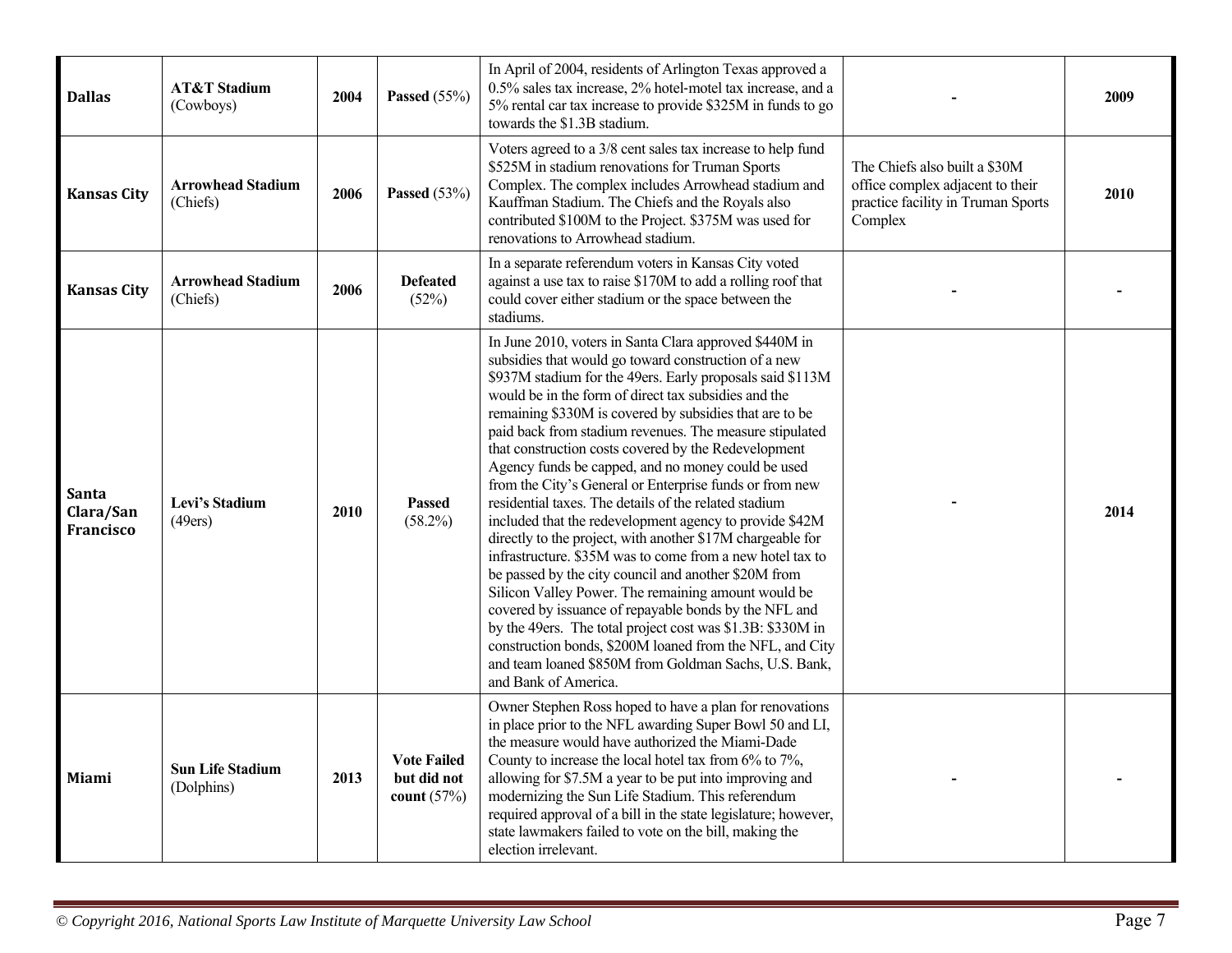|                 | <b>NATIONAL HOCKEY LEAGUE</b>                                        |             |                                |                                                                                                                                                                                                                                                                                                        |                                                                                                                                                                                      |             |  |  |  |  |
|-----------------|----------------------------------------------------------------------|-------------|--------------------------------|--------------------------------------------------------------------------------------------------------------------------------------------------------------------------------------------------------------------------------------------------------------------------------------------------------|--------------------------------------------------------------------------------------------------------------------------------------------------------------------------------------|-------------|--|--|--|--|
| <b>MARKET</b>   | <b>FACILITY</b><br>(TEAMS)                                           | <b>YEAR</b> | <b>RESULT</b>                  | <b>TAXPAYER COSTS</b>                                                                                                                                                                                                                                                                                  | <b>ADDITIONAL PROJECTS</b>                                                                                                                                                           | <b>OPEN</b> |  |  |  |  |
| <b>Dallas</b>   | <b>American Airlines</b><br><b>Center</b> (Mavericks<br>& Stars)     | 1998        | <b>Passed</b>                  | \$125M package, which passed by only 1,600 votes, funded by<br>new 5% car rental and 2% hotel taxes. \$140M of this was issued<br>in bonds.                                                                                                                                                            | \$236M annually for municipal works;<br>\$1.2M in new business tax revenue.                                                                                                          | 2001        |  |  |  |  |
| Scottsdale      | <b>Gila River Arena</b><br>(Coyotes)                                 | 1999        | <b>Passed</b>                  | The public voted to allow half the state sales tax generated<br>through the project (about \$151M) to be used to finance its<br>portion of the redevelopment. The arena cost \$225M with<br>\$180M funded by the city.                                                                                 | The plan called for a \$170M arena as part of<br>a \$535M Los Arcos Mall redevelopment<br>project, including a 14-screen movie theater,<br>a hotel, a conference center, and a YMCA. | 2003        |  |  |  |  |
| <b>New York</b> | <b>Proposed</b><br><b>Stadium</b><br>(Islanders)                     | 2011        | <b>Defeated</b><br>(57%)       | The citizens of Nassau County voted down a \$400M general<br>obligation fund. The referendum was the last attempt to keep the<br>Islanders in Nassau County. The team will play in Barclays<br>Center instead.                                                                                         | A minor league baseball park would also<br>have been added.                                                                                                                          |             |  |  |  |  |
| Glendale        | <b>Proposed Tax</b><br><b>Increase Reversal</b><br>(Phoenix Coyotes) | 2012        | <b>Defeated</b><br>$(66.07\%)$ | Glendale City Sales Tax Increase measure was on the ballot<br>by petition. This measure proposed to reverse a 0.7% sales tax<br>increase, which was to be used for many municipal operating<br>costs, including the \$17M arena management payment to a likely<br>buyer for the NHL's Phoenix Coyotes. |                                                                                                                                                                                      |             |  |  |  |  |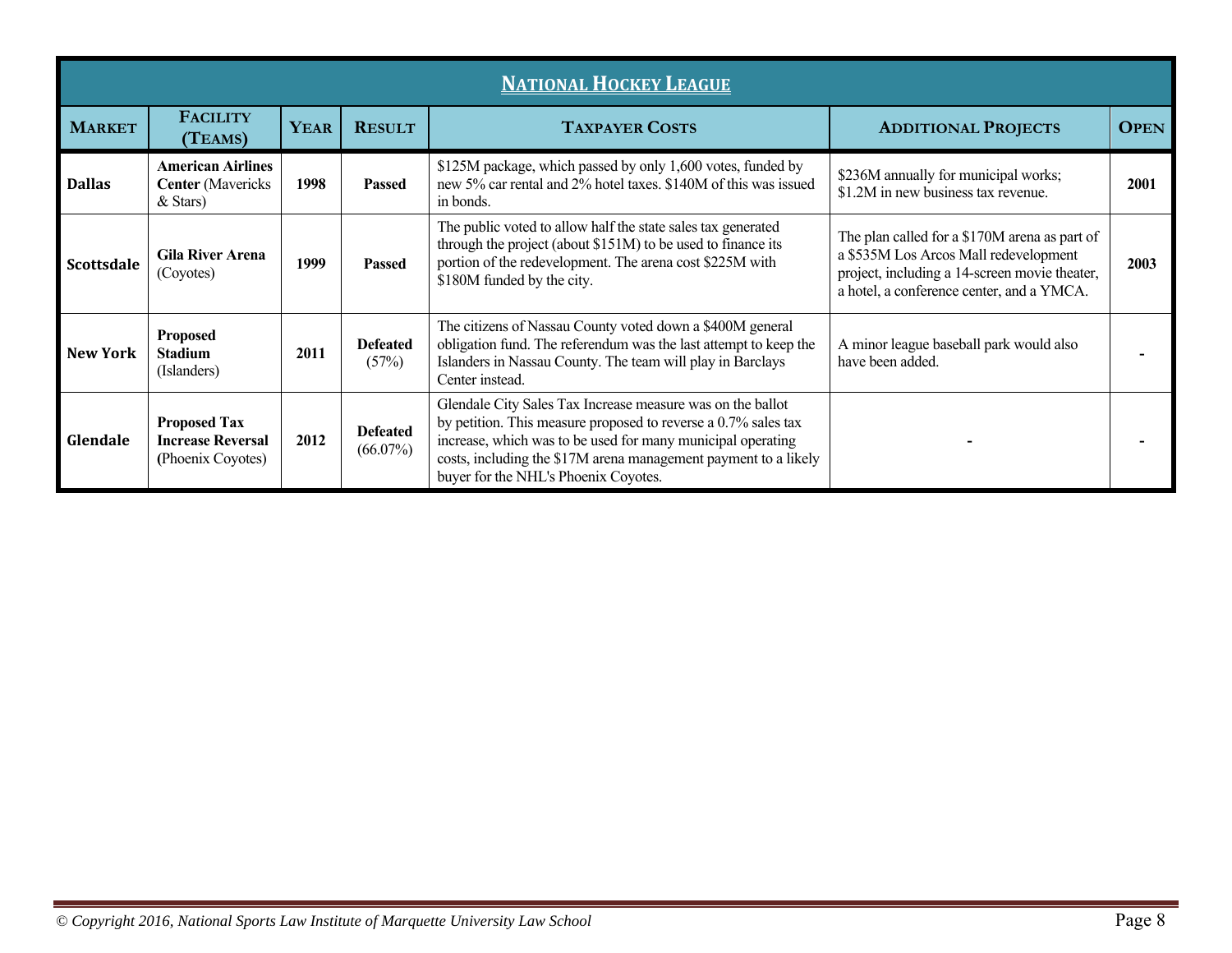| <b>OTHER PROPOSED SPORTS STADIUM REFERENDA</b> |               |                                                              |             |                         |                                                                                                                                                                                                                                                                                                                                                                                                                                                                                                                                     |                                                                                                                                                                                                                       |  |  |  |
|------------------------------------------------|---------------|--------------------------------------------------------------|-------------|-------------------------|-------------------------------------------------------------------------------------------------------------------------------------------------------------------------------------------------------------------------------------------------------------------------------------------------------------------------------------------------------------------------------------------------------------------------------------------------------------------------------------------------------------------------------------|-----------------------------------------------------------------------------------------------------------------------------------------------------------------------------------------------------------------------|--|--|--|
| <b>MARKET</b>                                  | <b>LEAGUE</b> | <b>FACILITY</b><br>(TEAMS)                                   | <b>YEAR</b> | <b>RESULT</b>           | <b>PROPOSAL</b>                                                                                                                                                                                                                                                                                                                                                                                                                                                                                                                     | <b>ADDITIONAL DETAILS</b>                                                                                                                                                                                             |  |  |  |
| Cleveland                                      | <b>MLS</b>    | Proposed<br><b>Stadium</b><br>(Proposed<br>Team)             | 2006        | Not on<br><b>Ballot</b> | Proposed construction of a \$320M, 20,000+ seat MLS stadium<br>complex in Macedonia, a suburb of Cleveland. However, the<br>Ohio legislature denied Summit County permission to seek voter<br>approval of a cigarette tax of 30 cents a pack to help fund a<br>\$170M domed facility.                                                                                                                                                                                                                                               | Proposed complex included: two shopping<br>centers, restaurants, administrative offices,<br>and a medical campus with an urgent care<br>center, sports rehabilitation center, and<br>senior citizens wellness center. |  |  |  |
| <b>Las Vegas</b>                               | <b>MLS</b>    | Proposed<br><b>Stadium</b><br>(Professional<br>Sports Teams) | 2012        | Not on<br><b>Ballot</b> | The Nevada Harrah's Sports Arena Initiative would have created a<br>special tax district with a 0.9 cent sales tax to fund the<br>construction and maintenance of a 20,000-seat sports arena for<br>professional sports teams. Competing measure, Proposed Senate<br>Bill 495, would have prohibited the creation of an area in which<br>the sales tax was higher than other parts of the county. However,<br>neither measure made the ballot after the Nevada Supreme Court<br>held the citizen's sports arena initiative invalid. |                                                                                                                                                                                                                       |  |  |  |
| <b>Columbus</b>                                | <b>NHL</b>    | <b>Nationwide</b><br>Arena<br>(Blue Jackets)                 | 2014        | Not on<br><b>Ballot</b> | The Arena Bailouts Demand a Vote Initiative sought to amend the<br>ordinance authorizing the city's and county's contract to purchase,<br>operate, and maintain the Nationwide Arena for approximately<br>\$250M to be paid through 2039, and suspend performance until a<br>public vote could be held. The initiative qualified for the ballot<br>but was later ruled invalid. The Franklin County Board of<br>Elections voted 4-0 to keep the petitions off the ballot.                                                           |                                                                                                                                                                                                                       |  |  |  |
| Sacramento                                     | <b>NBA</b>    | <b>Golden 1</b><br><b>Center</b><br>(Kings)                  | 2014        | Not on<br><b>Ballot</b> | The Sacramento Voter Approval of Sports Arena Subsidies Stop<br>Initiative sought to prohibit city subsidizes for the construction of<br>a sports arena without prior voter approval in a citywide<br>referendum—specifically, the City's use of \$258M to subsidize<br>the \$450 M sports arena for the Sacramento Kings. Subsequently,<br>the initiative was held to violate the City Charter and violated<br>election, thus it was not placed on the ballot.                                                                     |                                                                                                                                                                                                                       |  |  |  |
| <b>Las Vegas</b>                               | <b>MLS</b>    | Proposed<br><b>Stadium</b><br>(Expansion<br>Team)            | 2015        | Not on<br><b>Ballot</b> | The initiative sought a \$56.5M city subsidy for the proposed<br>\$200M, 24,000-seat MLS stadium; consisting of \$25M in bonds<br>towards construction and \$31.5 M for infrastructure. Despite the<br>city council enacting a nearly identical law, MLS abandoned the<br>proposed franchise and the stadium plans were terminated.                                                                                                                                                                                                 | The deal also required the city to provide<br>the 13-acre stadium site at Symphony Park<br>free of charge.                                                                                                            |  |  |  |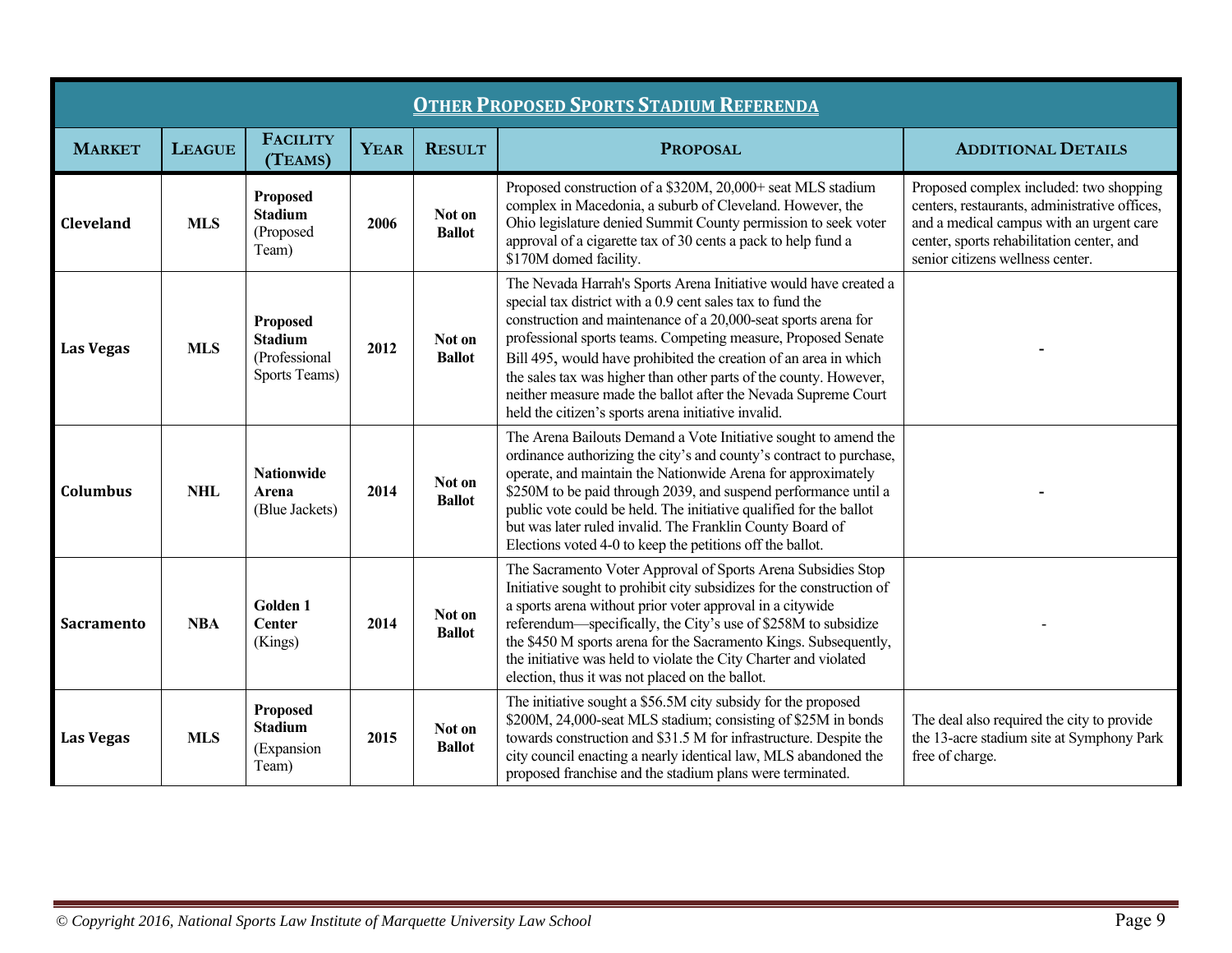| City of<br>Carson | NFL.       | <b>Proposed</b><br><b>Zoning for</b><br><b>Stadium</b><br>(Raiders/<br>Chargers) | 2015 | Not on<br><b>Ballot</b>              | Initiative to amend the zoning of a 168-acre site to allow the<br>construction of a \$1.7B, 70,000-seat professional football<br>stadium. However, the city council approved the measure directly,<br>thus precluding the need for an election. The stadium proposal did<br>not include any public funding and is projected to be completed in<br>2019.                                                                                                                                                                                                | The development project also includes:<br>parking, a hotel, commercial buildings,<br>retail space, and recreational opportunities.                                                                                                                                                                                               |
|-------------------|------------|----------------------------------------------------------------------------------|------|--------------------------------------|--------------------------------------------------------------------------------------------------------------------------------------------------------------------------------------------------------------------------------------------------------------------------------------------------------------------------------------------------------------------------------------------------------------------------------------------------------------------------------------------------------------------------------------------------------|----------------------------------------------------------------------------------------------------------------------------------------------------------------------------------------------------------------------------------------------------------------------------------------------------------------------------------|
| Inglewood         | NFL        | City of<br><b>Champions</b><br><b>Stadium</b><br>(Rams)                          | 2015 | Not on<br><b>Ballot</b>              | Initiative to amend the zoning of the 300-acre site of the former<br>Hollywood Park racetrack to allow for the construction of a<br>70,000-seat stadium. The city council approved the measure<br>directly. While the development is to be privately funded, costing<br>roughly \$2.6B, the city tentatively agreed to reimburse the<br>developers \$60M for infrastructure from tax proceeds, and<br>another possible \$8M from cost of security, medical services, and<br>shuttles to off-site parking. The stadium is scheduled to open in<br>2019. | There are plans for retail space, office<br>space, and residential units. Also, there will<br>be a 6,000 seat performing arts facility.<br>There were labor disputes regarding project<br>and many unions started a petition that<br>would have led to a city council vote.<br>However, the issue was resolved in march<br>2015. |
| <b>Texas</b>      | <b>MLB</b> | <b>Proposed</b><br><b>Stadium</b><br>(Rangers)                                   | 2016 | <b>On Ballot</b><br>for Nov.<br>Vote | The city council approved a plan for a \$1B stadium with a<br>retractable roof. The proposed plan would have the same taxes<br>used to construct the Dallas Cowboy's stadium: half-cent sales<br>tax, 2% hotel tax, and 5% car rental tax. It could cost the voters up<br>to \$500M.                                                                                                                                                                                                                                                                   | There would be an adjacent \$200M<br>entertainment complex, convention center,<br>and hotel.                                                                                                                                                                                                                                     |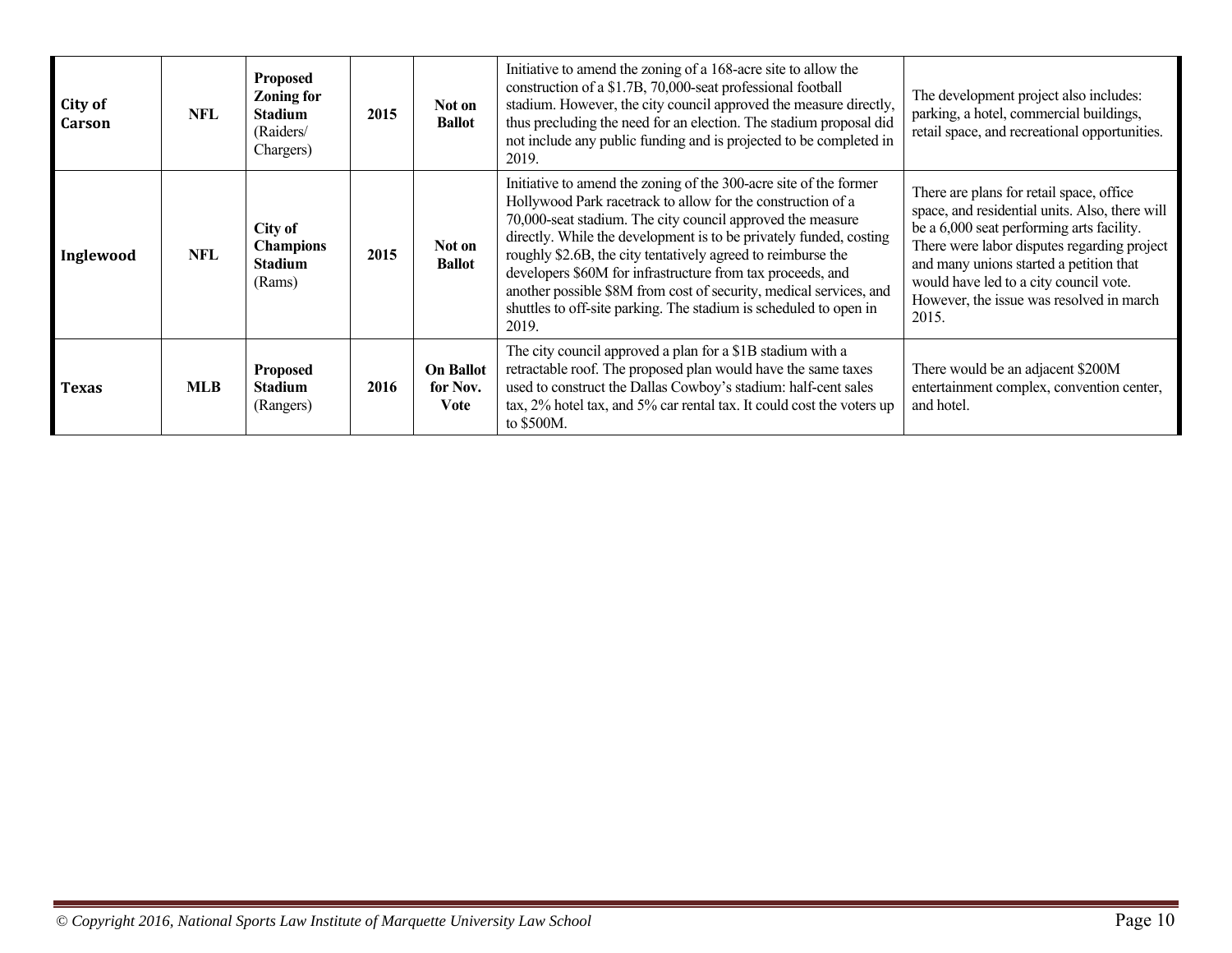| <b>POSSIBLE FUTURE REFERENDA</b> |               |                                                               |             |                                     |                                                                                                                                                                                                                                                                                                                                                                                                                                                                                                                                                                                                                                                                                                                        |                                                                                                                                                                                                                                                                                                                                                                                                                                                                                                                                                                                         |  |  |  |
|----------------------------------|---------------|---------------------------------------------------------------|-------------|-------------------------------------|------------------------------------------------------------------------------------------------------------------------------------------------------------------------------------------------------------------------------------------------------------------------------------------------------------------------------------------------------------------------------------------------------------------------------------------------------------------------------------------------------------------------------------------------------------------------------------------------------------------------------------------------------------------------------------------------------------------------|-----------------------------------------------------------------------------------------------------------------------------------------------------------------------------------------------------------------------------------------------------------------------------------------------------------------------------------------------------------------------------------------------------------------------------------------------------------------------------------------------------------------------------------------------------------------------------------------|--|--|--|
| <b>MARKET</b>                    | <b>LEAGUE</b> | <b>FACILITY</b><br>(TEAMS)                                    | <b>YEAR</b> | <b>RESULT</b>                       | <b>PROPOSAL</b>                                                                                                                                                                                                                                                                                                                                                                                                                                                                                                                                                                                                                                                                                                        | <b>ADDITIONAL DETAILS</b>                                                                                                                                                                                                                                                                                                                                                                                                                                                                                                                                                               |  |  |  |
| <b>Miami</b>                     | <b>MLS</b>    | <b>Proposed</b><br><b>Stadium</b><br>(Miami MLS<br>Franchise) | 2016        |                                     | City of Miami-David Beckham's Soccer Stadium Referendum<br>did not make the ballot in 2014 or in March 2016. The proposed<br>stadium deal—authorizing a \$250 M, privately financed, 30,000-<br>seat stadium, to be constructed on about 9 acres, 6 of which<br>Beckham acquired and 3 of which are owned by the Miami-Dade<br>County. In March 2016, Beckham and his investors paid \$19M<br>for the new stadium land. Although he is not seeking any city<br>subsidies, the Mayor of Miami-Dade County and the Miami City<br>Commission must approve the project. With this new location, a<br>referendum on a ballot may not be necessary, only local<br>government approval.                                       | In exchange for Miami Beckham United's<br>payment of a \$850,000/year "management<br>fee" over 60 years, the city may transfer its<br>land to the Miami-Dade School Board-to<br>spare the team stadium property taxes and<br>to create partnerships with local schools.                                                                                                                                                                                                                                                                                                                 |  |  |  |
| <b>San Diego</b>                 | <b>NFL</b>    | <b>Proposed</b><br><b>Stadium</b><br>(Chargers)               | 2016        | Will most<br>likely be<br>on Ballot | The measure, if approved, would authorize up to a billion dollars<br>in public subsidies for a new \$1B stadium for the San Diego<br>Chargers, built on the existing Qualcomm Stadium. The NFL and<br>Chargers will front \$650M with the public paying \$350M from a<br>4% hotel tax increase. The measure will not make either the<br>December 2015, or the January 2016, ballots due to the inability<br>of the city and team to reach an agreement. Nevertheless, the city<br>council voted to move forward with a \$2.1M environmental<br>impact review and report (EIR) on the proposed stadium. The<br>measure will likely go on the November ballot. If they fail, the<br>Chargers could use the Rams stadium. | The mayor of San Diego has yet to<br>comment on the stadium but other<br>government officials have called out the<br>mayor on his silence and the need for him<br>to get behind the stadium. The city will also<br>have to pay \$800M for land acquisition and<br>a convention center project. A major<br>concern related to the vote is the exact<br>percentage needed for it to pass, either a<br>majority over 50% or at least 66.7%. Some<br>believe a simple majority is needed, but are<br>unsure since there has yet to be a ruling<br>related to this specific kind of dealing. |  |  |  |
| <b>Las Vegas</b>                 | <b>NFL</b>    | Proposed<br><b>Stadium</b><br>(Oakland<br>Raiders)            | 2016        | Not on<br>ballot                    | There has yet to be a set location or price for the proposed new<br>stadium. Originally the stadium was set at \$1.4B but in 2016 it<br>was said to be at \$2B due to the Raiders owner wanting the<br>stadium to have a retractable roof. Reports have indicated that the<br>stadium could cost the taxpayers \$750M, the most in stadium<br>construction history. The Raiders would pay \$500M, \$200M of<br>which would be a loan from the NFL, and \$150M paid by<br>Sheldon Adelson, a hotel-casino magnate. The stadium would<br>have 65,000 seats                                                                                                                                                               | Raiders owner, Mark Davis, offered to put<br>down a pledge of half-a-billion to indicate<br>how serious he was about moving to Las<br>Vegas. David Beckham is a supporter of<br>building a stadium and says it could be used<br>for European club summer exhibitions and<br>establishing an MLS team.                                                                                                                                                                                                                                                                                   |  |  |  |